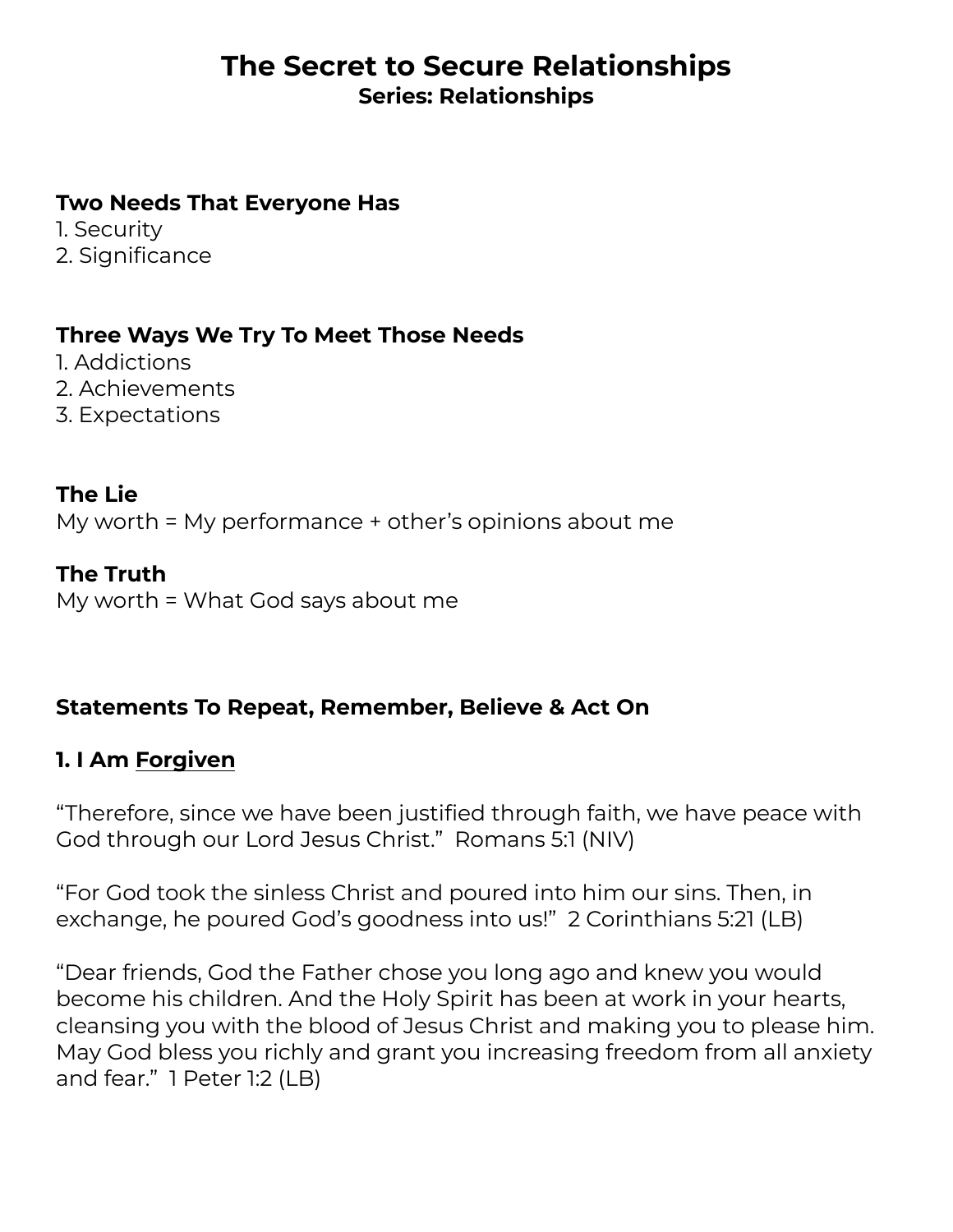# **2. I Am Accepted**

"So now there is no condemnation for those who belong to Christ Jesus." Romans 8:1 (NLT)

"Yet now he has reconciled you to himself through the death of Christ in his physical body. As a result, he has brought you into his own presence, and you are holy and blameless as you stand before him without a single fault." Colossians 1:22 (NLT)

"If we are living now by the Holy Spirit's power, let us follow the Holy Spirit's leading in every part of our lives. Then we won't need to look for honors and popularity, which lead to jealousy and hard feelings." Galatians 5:25-26 (TLB)

# **3. I Am Loved**

"God showed how much he loved us by sending his only Son into this wicked world to bring to us eternal life through his death. In this act we see what real love is: it is not our love for God but his love for us when he sent his Son to satisfy God's anger against our sins. Dear friends, since God loved us as much as that, we surely ought to love each other too." 1 John 4:9-11 (TLB)

"But God showed his great love for us by sending Christ to die for us while we were still sinners." Romans 5:8 (NLT)

"So you have not received a spirit that makes you fearful slaves. Instead, you received God's Spirit when he adopted you as his own children. Now we call him, 'Abba, Father.'" Romans 8:15 (NLT)

### **4. I Am New**

"But God is so rich in mercy, and he loved us so much, that even though we were dead because of our sins, he gave us life when he raised Christ from the dead. (It is only by God's grace that you have been saved!)" Ephesians 2:4-5 (NLT)

"He saved us, not because of the righteous things we had done, but because of his mercy. He washed away our sins, giving us a new birth and new life through the Holy Spirit." Titus 3:5 (NLT)